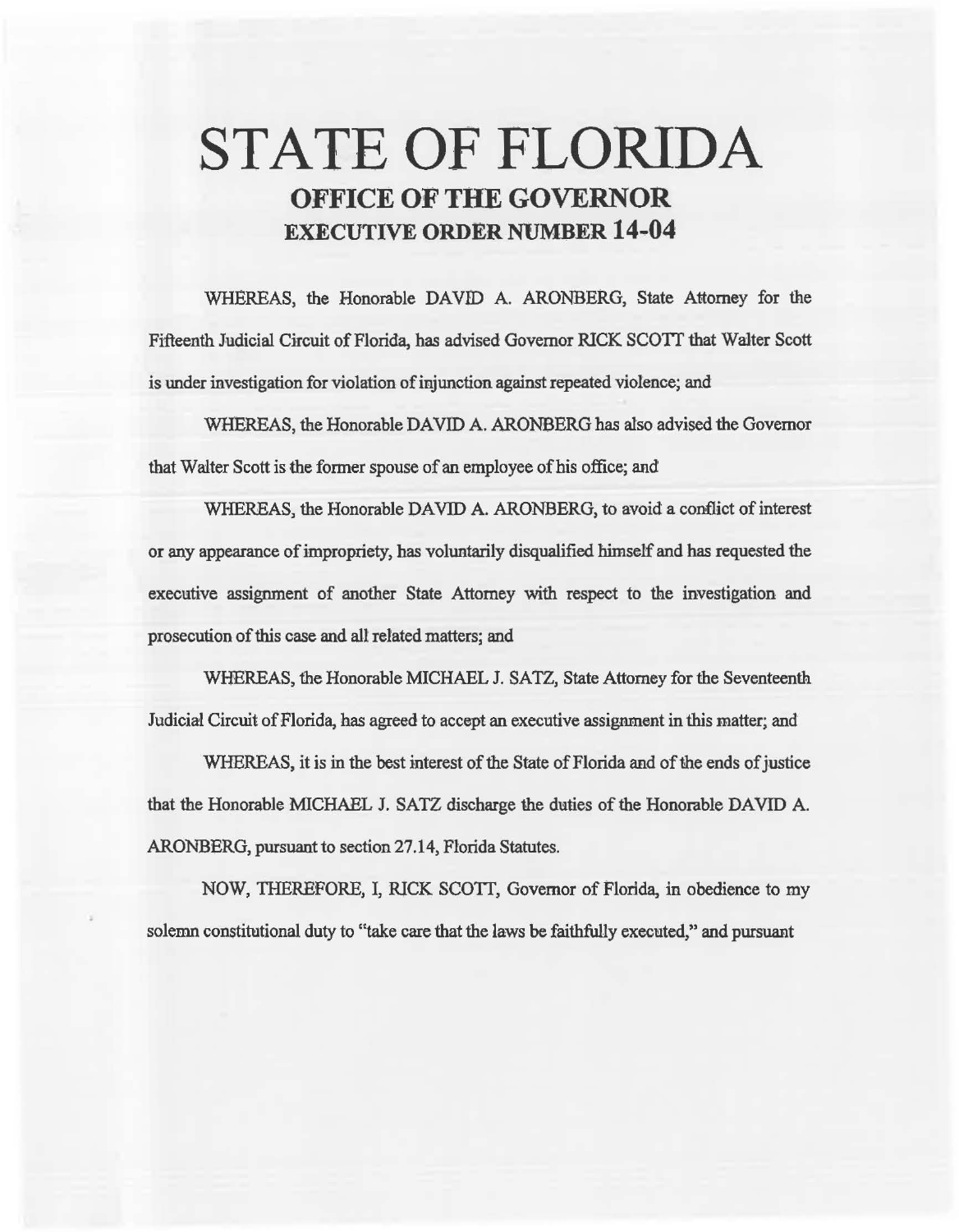to the Constitution and laws of the State of Florida, issue the following Executive Order, effective immediately:

### Section 1.

The Honorable MICHAEL J. SATZ, State Attorney for the Seventeenth Judicial Circuit of Florida, referred to as the "Assigned State Attorney," is assigned to discharge the duties of the Honorable DAVID A. ARONBERG, State Attorney for the Fifteenth Judicial Circuit of Florida, as they relate to the investigation, prosecution and all matters related to Walter Scott.

## Section 2.

The Assigned State Attorney or one or more Assistant State Attorneys and Investigators, who have been designated by the Assigned State Attorney, shall proceed immediately to the Fifteenth Judicial Circuit of Florida, and are vested with the authority to perform the duties prescribed herein.

## Section 3.

All residents of the Fifteenth Judicial Circuit are requested, and all public officials are directed, to cooperate and render whatever assistance is necessary to the Assigned State Attorney, so that justice may be served.

#### Section 4.

The period of this Executive Assignment shall be for one (1) year, to and including January 9, 2015.